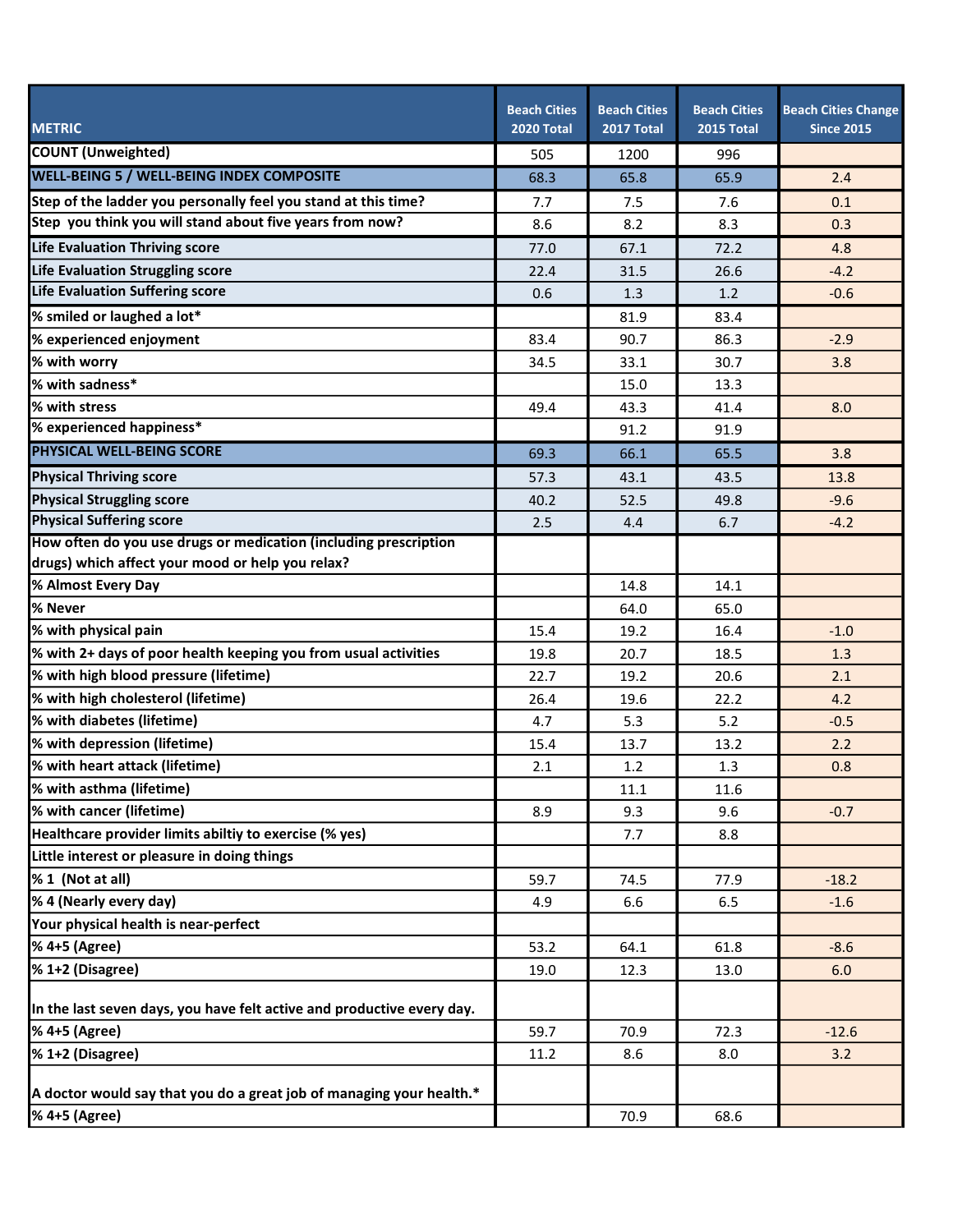| <b>METRIC</b>                                                                      | <b>Beach Cities</b><br><b>2020 Total</b> | <b>Beach Cities</b><br>2017 Total | <b>Beach Cities</b><br>2015 Total | <b>Beach Cities Change</b><br><b>Since 2015</b> |
|------------------------------------------------------------------------------------|------------------------------------------|-----------------------------------|-----------------------------------|-------------------------------------------------|
| % 1+2 (Disagree)                                                                   |                                          | 8.1                               | 7.9                               |                                                 |
| You always feel good about your physical appearance.                               |                                          |                                   |                                   |                                                 |
| % 4+5 (Agree)                                                                      | 64.0                                     | 56.9                              | 56.1                              | 7.9                                             |
| % 1+2 (Disagree)                                                                   | 5.7                                      | 12.1                              | 11.7                              | $-6.0$                                          |
| How many alcoholic drinks do you have in a typical week?*                          |                                          |                                   |                                   |                                                 |
| Mean (code 15: use 20 as top value)                                                |                                          | 3.6                               | 4.9                               |                                                 |
| % None                                                                             |                                          | 34.3                              | 29.6                              |                                                 |
| $%1-6$                                                                             |                                          | 45.3                              | 42.1                              |                                                 |
| $%7+$                                                                              |                                          | 20.1                              | 28.0                              |                                                 |
| Do you smoke? (% Yes)                                                              | 6.2                                      | 6.8                               | 8.9                               | $-2.7$                                          |
| What type of tobacco product/s do you use?*                                        |                                          |                                   |                                   |                                                 |
| % Cigarettes                                                                       |                                          | 5.2                               | 7.6                               |                                                 |
| % Cigars                                                                           |                                          | 1.1                               | 1.1                               |                                                 |
| % Pipe                                                                             |                                          | 0.3                               | 0.7                               |                                                 |
| % Smokeless Tobacco                                                                |                                          | 1.1                               | 1.8                               |                                                 |
| % who ate healthy all day                                                          | 66.9                                     | 66.0                              | 66.7                              | 0.2                                             |
| % who exercised for 30+ minutes 3+ days in last week                               | 72.4                                     | 65.5                              | 65.8                              | 6.6                                             |
| % who had 5+ servings of fruits and vegetables 4+ days in last week                | 60.8                                     | 63.6                              | 62.5                              | $-1.7$                                          |
| % Obese                                                                            | 11.2                                     | 13.6                              | 12.1                              | $-0.9$                                          |
| % Overweight                                                                       | 31.2                                     | 31.3                              | 38.7                              | $-7.5$                                          |
| <b>Above Normal Weight</b>                                                         | 42.4                                     | 44.9                              | 50.8                              | $-8.4$                                          |
| % Normal Weight                                                                    | 56.0                                     | 52.2                              | 47.5                              | 8.5                                             |
| <b>COMMUNITY WELL-BEING SCORE</b>                                                  | 70.9                                     | 66.3                              | 67.3                              | 3.6                                             |
| <b>Community Thriving score</b>                                                    | 59.2                                     | 47.7                              | 51.5                              | 7.7                                             |
| <b>Community Struggling score</b>                                                  | 38.3                                     | 45.5                              | 41.6                              | $-3.3$                                          |
| <b>Community Suffering score</b>                                                   | 2.5                                      | 6.8                               | 6.9                               | $-4.4$                                          |
| You can't imagine living in a better community than the one you live in<br>today.* |                                          |                                   |                                   |                                                 |
| % 4+5 (Agree)                                                                      |                                          | 59.5                              | 62.7                              |                                                 |
| % 1+2 (Disagree)                                                                   |                                          | 16.2                              | 17.1                              |                                                 |
| The city or area where you live is a perfect place for you.                        |                                          |                                   |                                   |                                                 |
| % 4+5 (Agree)                                                                      | 84.0                                     | 76.6                              | 78.7                              | 5.3                                             |
| % 1+2 (Disagree)                                                                   | 4.3                                      | 7.7                               | 5.4                               | $-1.1$                                          |
| You are proud of your community (or the area where you live).                      |                                          |                                   |                                   |                                                 |
| % 4+5 (Agree)                                                                      | 78.7                                     | 76.4                              | 78.5                              | 0.2                                             |
| % 1+2 (Disagree)                                                                   | 4.5                                      | 7.2                               | 6.8                               | $-2.3$                                          |
| You always feel safe and secure.                                                   |                                          |                                   |                                   |                                                 |
| % 4+5 (Agree)                                                                      | 86.7                                     | 87.7                              | 87.8                              | $-1.1$                                          |
| % 1+2 (Disagree)                                                                   | 3.7                                      | 3.7                               | 3.2                               | 0.5                                             |
| The house or apartment that you live in is ideal for you and your<br>family.*      |                                          |                                   |                                   |                                                 |
| % 4+5 (Agree)                                                                      |                                          | 73.5                              | 74.8                              |                                                 |
| % 1+2 (Disagree)                                                                   |                                          | 9.2                               | 9.5                               |                                                 |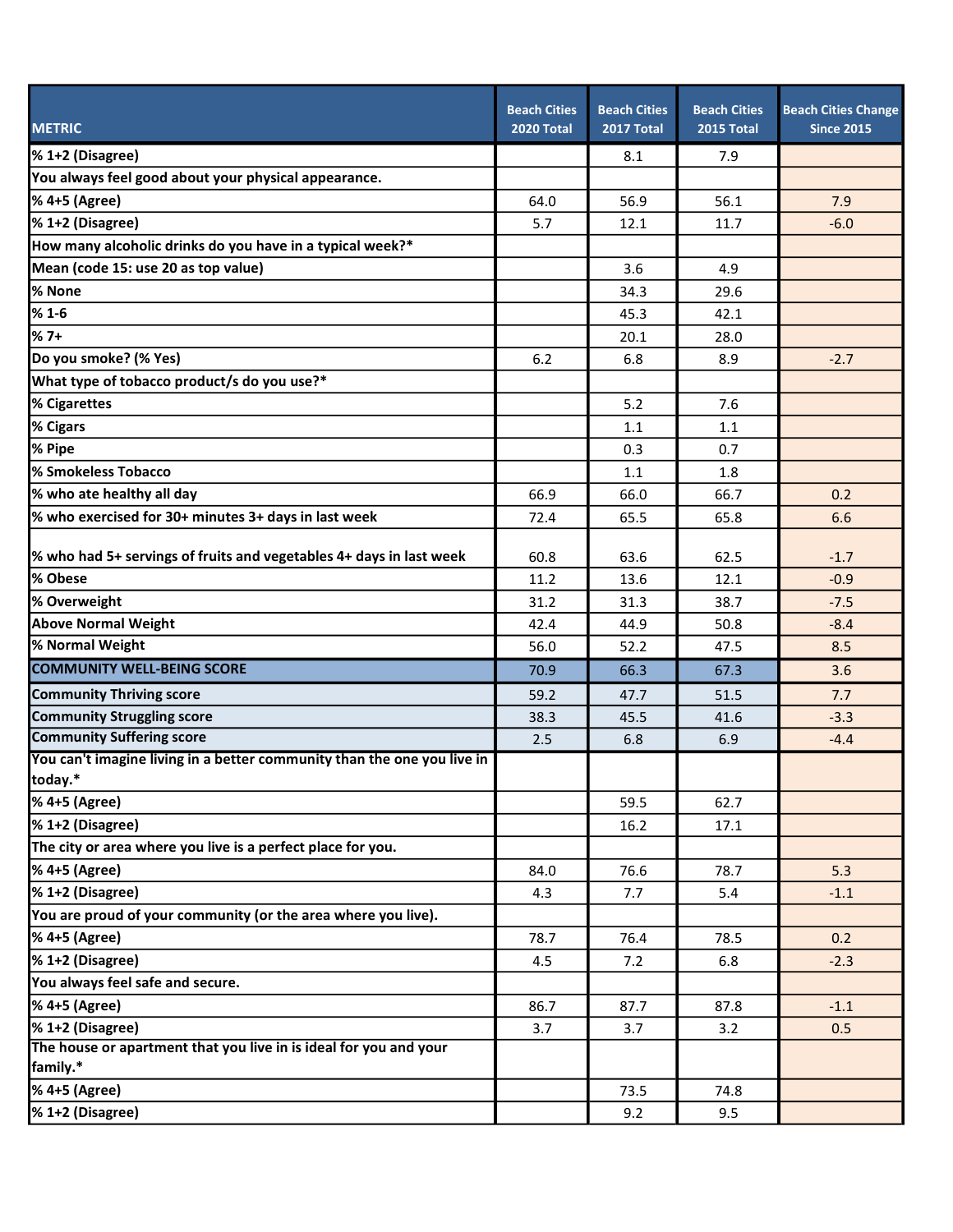| <b>METRIC</b>                                                                   | <b>Beach Cities</b><br><b>2020 Total</b> | <b>Beach Cities</b><br>2017 Total | <b>Beach Cities</b><br>2015 Total | <b>Beach Cities Change</b><br><b>Since 2015</b> |
|---------------------------------------------------------------------------------|------------------------------------------|-----------------------------------|-----------------------------------|-------------------------------------------------|
| In the last 12 months, you have received recognition for helping to             |                                          |                                   |                                   |                                                 |
| improve the city or area where you live.                                        |                                          |                                   |                                   |                                                 |
| % 4+5 (Agree)                                                                   | 17.6                                     | 18.1                              | 15.9                              | 1.7                                             |
| % 1+2 (Disagree)                                                                | 64.1                                     | 70.2                              | 67.9                              | $-3.8$                                          |
| % Satisfied with the city or area where you live*                               |                                          | 95.4                              | 94.0                              |                                                 |
| <b>FINANCIAL WELL-BEING SCORE</b>                                               | 76.1                                     | 68.8                              | 69.3                              | 6.8                                             |
| <b>Financial Thriving score</b>                                                 | 71.9                                     | 56.5                              | 52.0                              | 19.9                                            |
| <b>Financial Struggling score</b>                                               | 20.9                                     | 31.5                              | 38.0                              | $-17.1$                                         |
| <b>Financial Suffering score</b>                                                | 7.2                                      | 12.0                              | 10.0                              | $-2.8$                                          |
| Not enough money to buy food (% Yes)                                            | 2.7                                      | 6.7                               | 4.9                               | $-2.2$                                          |
| Not enough money for healthcare (%Yes)                                          |                                          |                                   | 5.3                               | $-5.3$                                          |
| You have enough money to do everything you want to do.                          |                                          |                                   |                                   |                                                 |
| % 4+5 (Agree)                                                                   | 61.5                                     | 58.2                              | 58.7                              | 2.8                                             |
| % 1+2 (Disagree)                                                                | 16.6                                     | 19.9                              | 17.8                              | $-1.2$                                          |
| In the last seven days, you have worried about money.                           |                                          |                                   |                                   |                                                 |
| % 4+5 (Agree)                                                                   | 26.4                                     | 27.4                              | 26.7                              | $-0.3$                                          |
| % 1+2 (Disagree)                                                                | 59.0                                     | 56.4                              | 55.5                              | 3.5                                             |
| Compared to the people you spend time with, you are satisfied with              |                                          |                                   |                                   |                                                 |
| your standard of living.                                                        |                                          |                                   |                                   |                                                 |
| % 4+5 (Agree)                                                                   | 79.2                                     | 79.4                              | 84.6                              | $-5.4$                                          |
| % 1+2 (Disagree)                                                                | 7.2                                      | 6.8                               | 4.1                               | 3.1                                             |
| <b>SOCIAL WELL-BEING SCORE</b>                                                  | 64.7                                     | 62.2                              | 62.3                              | 2.4                                             |
| <b>Social Thriving score</b>                                                    | 47.5                                     | 39.2                              | 41.3                              | 6.2                                             |
| <b>Social Struggling score</b>                                                  | 41.2                                     | 46.1                              | 44.4                              | $-3.2$                                          |
| <b>Social Suffering score</b>                                                   | 11.3                                     | 14.7                              | 14.3                              | $-3.0$                                          |
| Your relationship with your spouse, partner, or closest friend is               |                                          |                                   |                                   |                                                 |
| stronger than ever.                                                             |                                          |                                   |                                   |                                                 |
| % 4+5 (Agree)                                                                   | 66.0                                     | 77.3                              | 77.6                              | $-11.6$                                         |
| % 1+2 (Disagree)                                                                | 12.7                                     | 9.1                               | 8.2                               | 4.5                                             |
| Your friends and family give you positive energy every day.                     |                                          |                                   |                                   |                                                 |
| % 4+5 (Agree)                                                                   | 76.6                                     | 75.8                              | 74.9                              | 1.7                                             |
| % 1+2 (Disagree)                                                                | 6.4                                      | 7.2                               | 7.9                               | $-1.5$                                          |
| You always make time for regular trips or vacations with friends and<br>family. |                                          |                                   |                                   |                                                 |
| % 4+5 (Agree)                                                                   | 55.3                                     | 59.8                              | 60.2                              | $-4.9$                                          |
| % 1+2 (Disagree)                                                                | 25.9                                     | 19.7                              | 20.6                              | 5.3                                             |
| Someone in your life always encourages you to be healthy.                       |                                          |                                   |                                   |                                                 |
| % 4+5 (Agree)                                                                   | 72.9                                     | 71.8                              | 75.1                              | $-2.2$                                          |
| % 1+2 (Disagree)                                                                | $6.2$                                    | 13.7                              | 10.6                              | $-4.4$                                          |
| <b>PURPOSE WELL-BEING SCORE</b>                                                 | 61.0                                     | 60.3                              | 60.6                              | 0.4                                             |
| <b>Purpose Thriving score</b>                                                   | 36.6                                     | 33.5                              | 32.6                              | 4.0                                             |
| <b>Purpose Struggling score</b>                                                 | 54.1                                     | 50.2                              | 54.4                              | $-0.3$                                          |
| <b>Purpose Suffering score</b>                                                  | 9.3                                      | 16.3                              | 13.0                              | $-3.7$                                          |
| There is a leader in your life who makes you enthusiastic about the             |                                          |                                   |                                   |                                                 |
| future.                                                                         |                                          |                                   |                                   |                                                 |